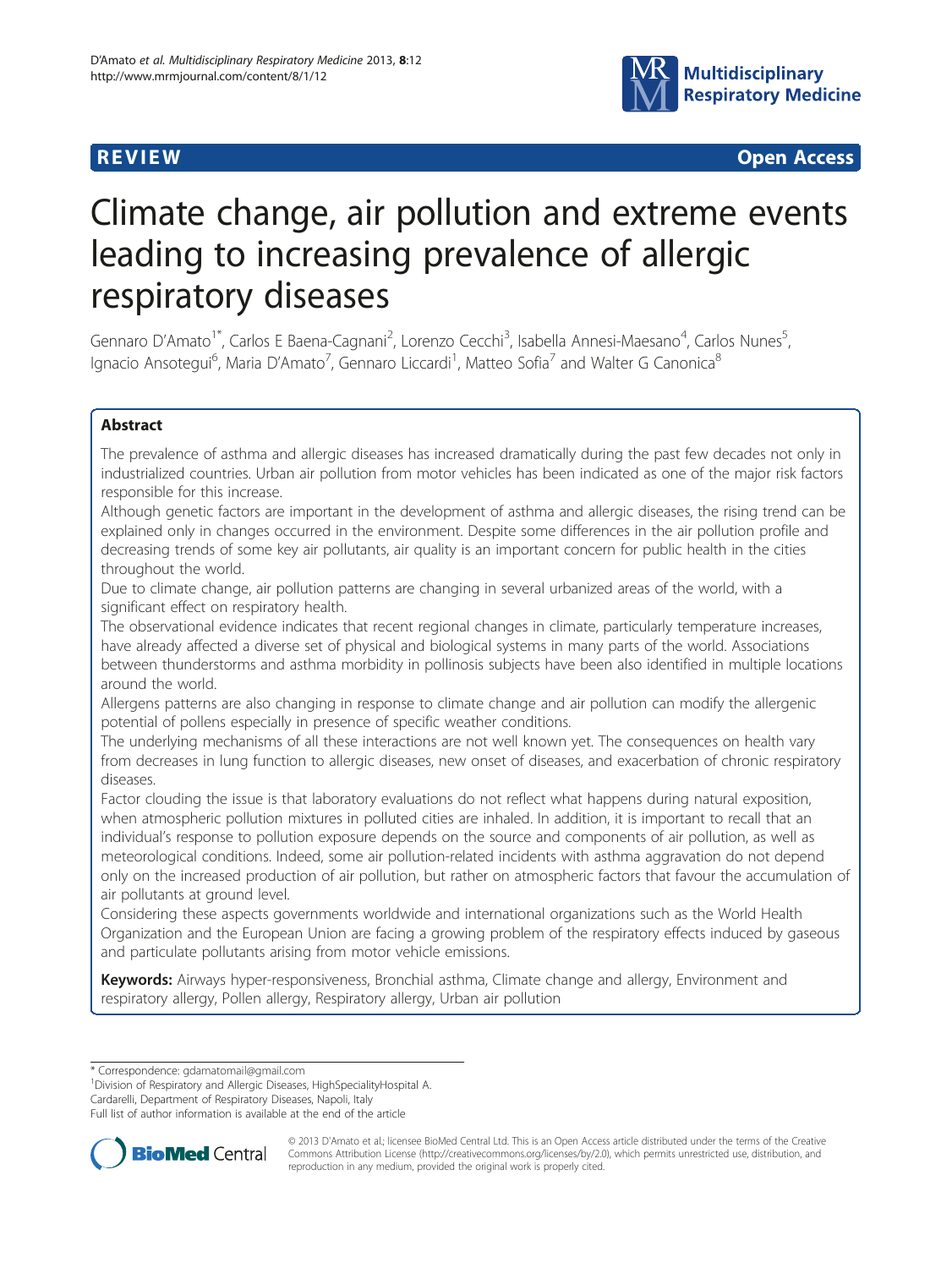"He inhaled a breath of humid morning breeze and let in nitrogen, oxygen, argon, xenon & radon, steam, carbon monoxide, nitrogen dioxide, tetra-ethyl lead, benzene, some mould spores, a bacteria fleet, anonymous body hair, a pigeon ectoparasite, anemophilous pollen, a drop of sulphur dioxide flown from a distant factory, and a particle of dust carried by the night sirocco.

In other words he breathed air of the city". (Stefano Benni: Achille piè veloce.Italy: Mondadori; 2003.)

# Introduction

The massive increase in emissions of air pollutants due to economic and industrial growth in the last century made air quality an environmental problem of first order in a large number of European and North American countries and it is now an emerging problem in other regions of the world [[1](#page-6-0)[-44\]](#page-7-0).

Air pollution is convincingly associated with many signs of asthma aggravation (increased bronchial hyperresponsiveness, visits to emergency departments, hospital admissions, increased medication use etc.) [\[5](#page-6-0)[,12,13,22](#page-7-0)-[25](#page-7-0)]. Moreover, sensitive techniques to analyze time-series data have shown that there are clear adverse effects on mortality rates from current levels of air pollution [[4,6,7](#page-6-0)].

Furthermore, several air pollutants, in particular carbon dioxide  $(CO_2)$  and ozone  $(O_3)$ , are in the list of greenhouse gases which are involved in the global warming [[6-8](#page-6-0)[,11-13](#page-7-0)].

Global earth's temperature has markedly risen over the last 50 years due to the increase in greenhouse gas emissions, largely from anthropogenic sources. Changes are also occurring in the amount, intensity, frequency, and type of precipitation as well as the increase of extreme events, like heat waves, droughts, floods, thunderstorms and hurricanes and these are a real and daunting problem [[5](#page-6-0)[-15](#page-7-0)].

It is extremely unlikely that global climatic change can be explained without external forcing. As stated in the Working Group I Report of the Intergovernmental Panel on Climate Change (IPCC) "most of the observed increase in globally averaged temperatures since the mid-20th century is very likely due to the observed increase in anthropogenic greenhouse gas concentrations" [\[6](#page-6-0),[7](#page-6-0)] (Table 1).

It has been also observed a rapid rise in the number of hot days and severe meteorological events [[9,10,](#page-6-0)[44](#page-7-0)] such as the 2003 and 2012 heat waves when temperatures reached or went beyond 35°C degrees resulting in excess deaths across Europe [\[9,10](#page-6-0)]. Moreover, climate scenarios for the next century predict that the warming will be associated with more frequent and more intense heat waves in wide areas of our planet with increased risk of wildfires and desertification. In urban areas the effects are higher since climate change influences outdoor air pollution because the generation and dispersion of air pollution is in strictly correlation with local patterns of temperature, wind and precipitation.

Climate change has led also to water deprivation in certain areas often associated with water degradation which potentially could result in population migration and the effects on health that result from mass population movement.

Atopy and asthma are more prevalent in developed and industrialized countries as compared with undeveloped and less affluent countries, and the effect of migration is age and time-dependent: early age and longer time increase the likelihood of developing atopy and asthma.

Climate changes will affect the acquisition of atopy and respiratory diseases [\[12,17](#page-7-0)].

A number of reports on time trends in allergic respiratory diseases and bronchial asthma have shown a substantial increase in prevalence since the early 1960s [\[1-3](#page-6-0),[5\]](#page-6-0).

There is also a link between climate changes and air pollution and an individual's response to air pollution depends on the source and components of the pollution, as well as on climatic agents [[8,](#page-6-0)[11-15\]](#page-7-0). Some air pollution-related episodes of rhinitis and asthma exacerbation are due to climatic factors that favour the accumulation of air pollutants, such as ozone, at ground level. However, the effects of air pollutants on lung function depend on the environmental concentration of the pollutant, the duration of pollutant exposure and the total ventilation of exposed persons.

A factor clouding the issue is that laboratory evaluations do not reflect what happens during natural exposition, when atmospheric pollution mixtures in polluted cities are inhaled. As a consequence, even if it is

## Table 1 Global warming

|  | The global warming average air temperature has increased by $1.0\pm0.3^{\circ}F$ (0.6 $\pm0.2^{\circ}C$ ) since the late 19 <sup>th</sup> century |  |  |  |  |
|--|---------------------------------------------------------------------------------------------------------------------------------------------------|--|--|--|--|
|--|---------------------------------------------------------------------------------------------------------------------------------------------------|--|--|--|--|

- The average surface temperature of the earth is likely to increase by 2 to 11.5°F (1.1-6.4°C) by the end of the 21<sup>st</sup> century
- The average rate of warming over each inhabited continent is very likely to be at least twice as large as that experienced during  $20<sup>th</sup>$  century

Working Group I Report of the Intergovernmental Panel on Climate Change (IPCC) 2007.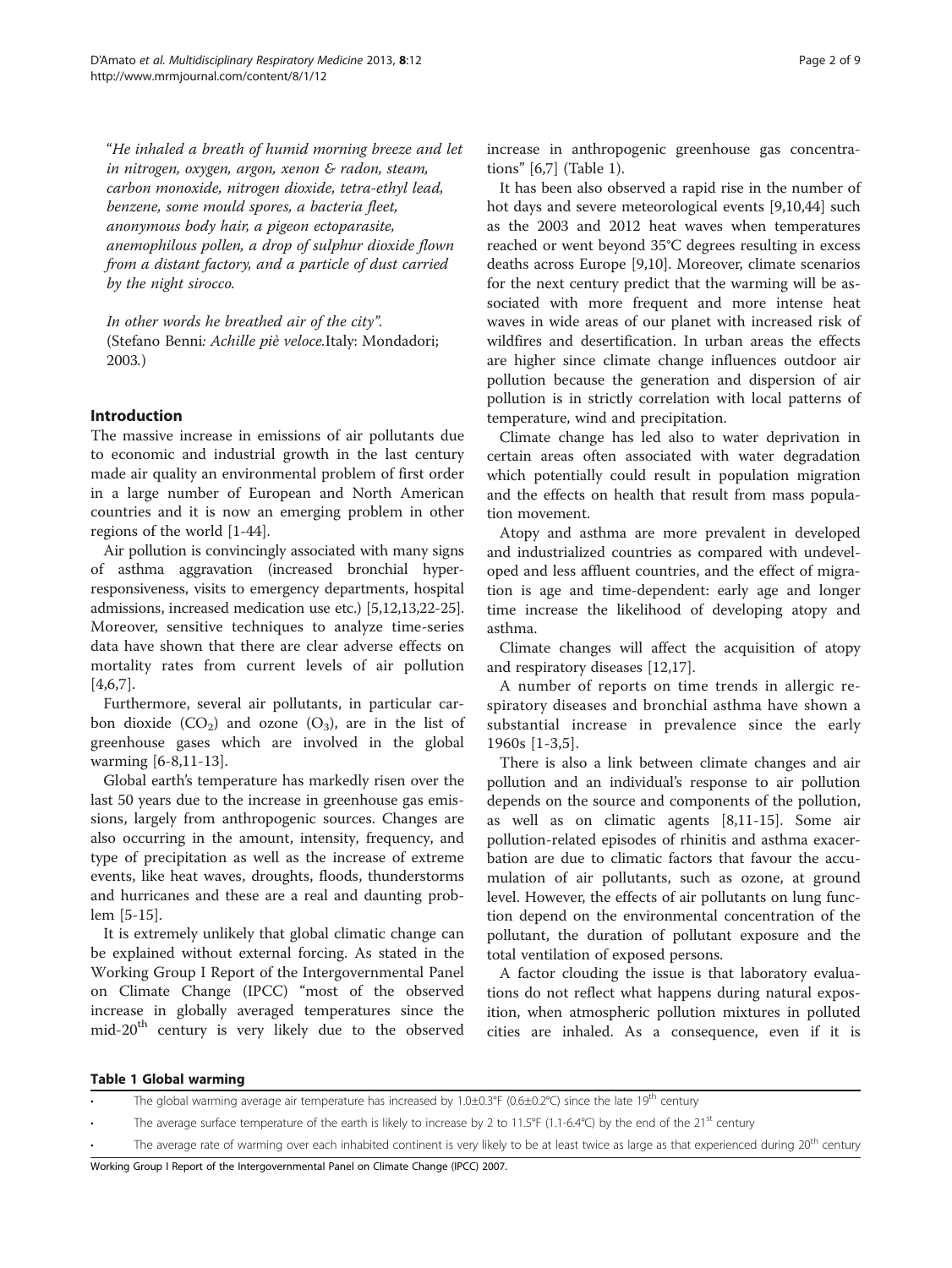plausible that ambient air pollution plays a role in the onset and in the increasing frequency of respiratory allergy, it is not easy to show that this happens at public health level. In addition, it is important to recall that an individual's response to pollution exposure depends on the source and components of air pollution, as well as meteorological conditions. Indeed, some air pollutionrelated incidents with asthma aggravation do not depend only on the increased production of air pollution but rather on atmospheric factors that favour the accumulation of air pollutants at ground level.

## Greenhouse gas emissions

The key determinants of greenhouse gas emissions are energy production, transportation, agriculture and food production and waste management, and attempts at mitigating climate change will need to address each of these. However, while there is some uncertainty about predicting future meteorological trends, whatever interventions may be put in place to ameliorate climate change, it is likely that the world will experience more hot days, fewer frost days, and more periods of heavy rain and consequent flooding [[6-8](#page-6-0)]. Paradoxically it is likely that there will be more periods of drought. A huge increase in  $CO<sub>2</sub>$  concentrations during the last two decades has been experienced (Figure 1). However, it is important to consider that after  $CO<sub>2</sub>$  emissions are reduced and atmospheric concentrations stabilized, surface air temperature continues to rise slowly for a century or more.

### Urban air pollutants

The most abundant components of air pollution in urban areas are nitrogen dioxide, ozone and particulate matter. Sulphur dioxide is particularly abundant in industrial areas. It is estimated that more than 50% of the population of the United States live in areas where levels of ozone, nitrogen dioxide, sulphur dioxide, and particulates exceed current National Ambient Quality Standards, as monitored by the US Environmental Protection Agency [[6](#page-6-0),[7](#page-6-0)]. With its particulate and gaseous emissions, road traffic is the main contributor to air pollution in most urban areas. Although associations between air pollution and respiratory diseases are complex, recent epidemiological studies have led to an increased recognition of the emerging importance of traffic-related air pollution in both developed and less-developed countries [\[6,7](#page-6-0)]. A number of experimental and epidemiological studies confirmed the negative effect of urban air pollution on human health and on allergic respiratory diseases [[5,](#page-6-0)[11-17\]](#page-7-0) and projections of climate variability suggest these effects will increase in the next decades [\[6](#page-6-0),[7\]](#page-6-0).

# Nitrogen dioxide ( $NO<sub>2</sub>$ )

Car and trucks exhausts, together with power plants, are the most significant sources of outdoor  $NO<sub>2</sub>$ , which is a precursor of photochemical smog found in outdoor air in urban and industrial regions and, in conjunction with sunlight and hydrocarbons, results in the production of ozone. Like ozone,  $NO<sub>2</sub>$  is an oxidant pollutant, although

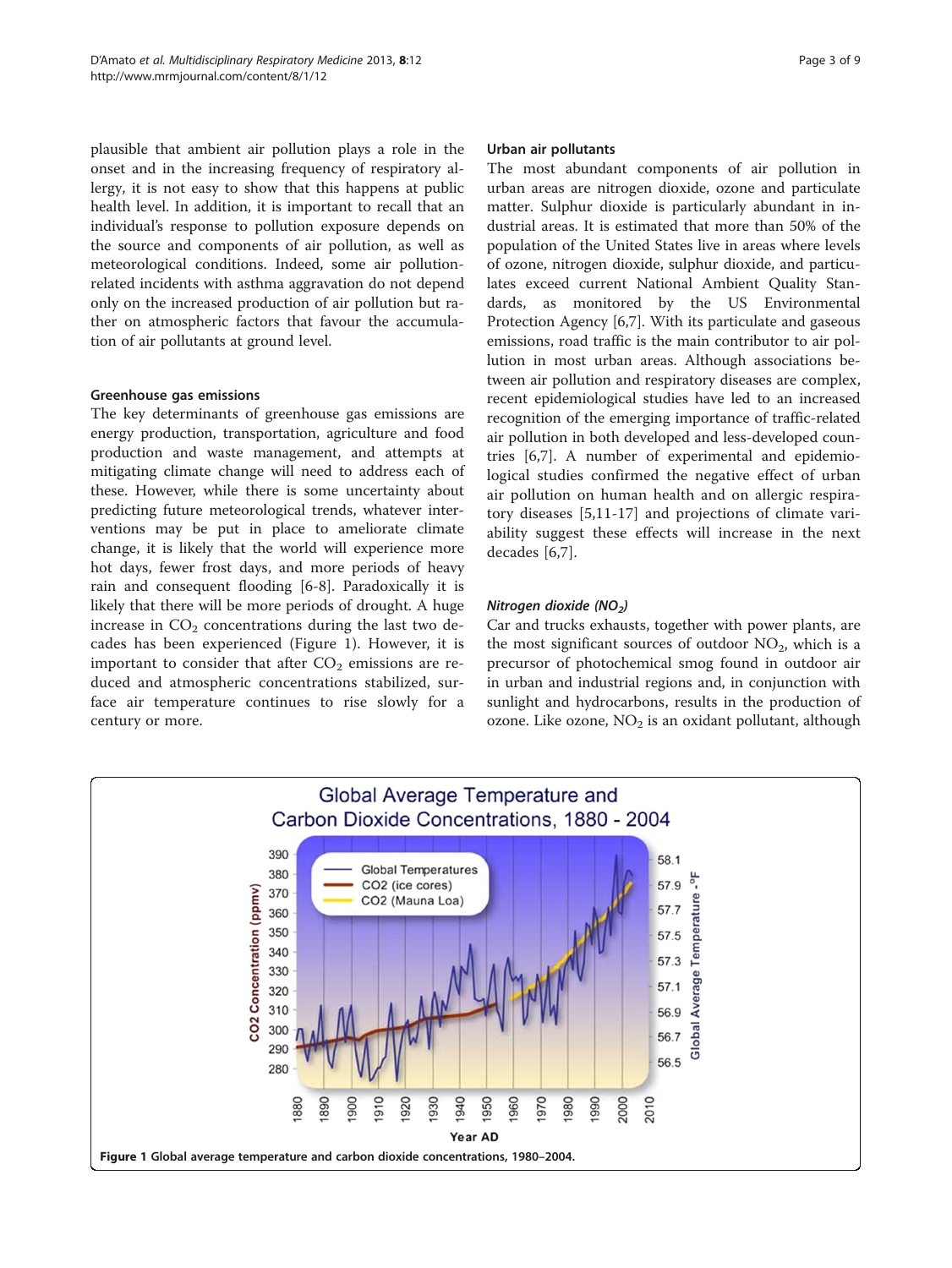it is less chemically reactive.  $NO<sub>2</sub>$  exposure is associated with increased emergency room visits, wheezing, and medication use among children with asthma [[20\]](#page-7-0). Controlled exposure studies of asthmatics have found that  $NO<sub>2</sub>$  can enhance the allergic response to inhaled allergens, and  $NO<sub>2</sub>$  concentrations in ambient air are also reportedly associated with cough, wheezing and shortness of breath in atopic subjects [\[11-16](#page-7-0)] A Norwegian study found no association between modeled  $NO<sub>2</sub>$  exposure at the birth address and doctor-diagnosed asthma in a large cohort of children [[27\]](#page-7-0).

## Ozone  $(O_3)$

Ozone is generated at ground level by photochemical reactions involving nitrogen dioxide, hydrocarbons, and UV radiation. Ozone inhalation induces epithelial damage and consequent inflammatory responses in the upper and lower airways, as shown by an increase in levels of inflammatory cells and mediators in nasal and bronchoalveolar lavage [[20](#page-7-0)].

About 40-60% of inhaled  $O_3$  is absorbed in the nasal airways, the remainder reaching the lower airways. Exposure to increased atmospheric levels of  $O<sub>3</sub>$  induces reduction of lung function, increased airway hyperreactivity to bronchoconstrictor agents and is related to an increased risk of asthma exacerbations in asthmatic subjects [[12](#page-7-0)-[16](#page-7-0)]. Epidemiologic studies have provided evidence that high ambient concentrations of this air pollutant are associated with an increased rate of asthma exacerbations, increased hospital admissions, and/or emergency department visits for respiratory diseases, including asthma. Furthermore, several studies suggest that  $O_3$  increases asthma morbidity by enhancing airway inflammation and epithelial permeability [[11](#page-7-0)-[16](#page-7-0)].

 $O<sub>3</sub>$  exposure significantly increases levels of inflammatory cells (in particular neutrophils) and mediators, such as IL-6,IL-8, granulocyte-macrophage colony-stimulating factor (GM-CSF) and fibronectin, in bronchoalveolar lavage fluid (BALF)of asthmatic subjects [[16,17\]](#page-7-0).

It has long been speculated that  $O_3$  and other pollutants may render allergic subjects more susceptible to the antigen they are sensitized [[11-13\]](#page-7-0). It has been observed that the incidence of new diagnoses of asthma is associated with heavy exercise in communities with high concentrations of  $O_3$ , thus, air pollution and outdoor exercise could contribute to the development of asthma [\[16](#page-7-0),[17\]](#page-7-0).

However, it is important to take into account that physical exercise in polluted areas results in greater deposition of air pollutants, including allergen-carrying particles, in the lower airways.

The acute health effects of exposure to ambient ozone have been examined in many geographical regions. Potential adverse effects include decrease in lung

function, airway inflammation, symptoms of asthma, increases in hospitalization due to respiratory diseases, and excess mortality. Ozone exposure has both a priming effect on allergen-induced responses and an intrinsic inflammatory action in the airways of allergic asthmatics [[8](#page-6-0)[,13](#page-7-0)-[16](#page-7-0)].

In the long term, continuous exposure to high ozone levels impairs respiratory function and causes or exacerbates airway inflammation in healthy subjects and atopic asthmatics. At the population level, long-term exposure to ozone may reduce lung function in school children and adults and increase the prevalence of asthma and asthmatic symptoms [[16](#page-7-0),[17](#page-7-0)]. In addition, studies have long shown that asthma can be exacerbated by ozone, as measured by increased visits to emergency departments on days with higher levels of ozone and other pollutants [[11-13](#page-7-0)]. Moreover, it has been observed an increased asthma prevalence in milder climatic areas, possibly due to the positive effect of air temperature on ozone synthesis [[12-15](#page-7-0)].

## Traffic-related air pollution, particulate matter and diesel exhaust particles

There is evidence that living near high-traffic roads is associated with impaired respiratory health including asthma [[22](#page-7-0)-[25\]](#page-7-0). First, McConnell et al. [[17\]](#page-7-0) observed that the incidence of newly diagnosed asthma in children is associated with physical exercise in areas with high concentrations of ozone and particulate matter. Since then, other prospective cohort studies have indicated that long-term exposure to traffic pollution could contribute to the development of asthma-like symptoms and allergic sensitization in children [\[24,25\]](#page-7-0). Potential long-term effects of traffic exhaust on the development of allergic sensitization were only assessed in the four European birth cohorts.

Long-term exposure to outdoor air pollutants had no association with sensitization in ten-year-old schoolchildren in Norway [\[27\]](#page-7-0). These studies, however, are flawed by the fact that no objective assessment of air pollution concentrations was available. Individual exposure was estimated by the distance from the highways.

Particulate matter is a mixture of organic and inorganic solid and liquid particles of different origins, size, and composition It is a major component of urban air pollution and has the greatest effect on health. Penetration of the tracheobronchial area is related to particle size and the efficiency of airway defence mechanisms. Ultrafine particulate matter (UFP), with diameters of 0.1 μm or less, is a major component of emissions from vehicles. These particles accumulate into larger fine PM with a diameter of  $\leq 2.5$  mm (PM<sub>2.5</sub>), within short distances from the point of release).  $PM_{10}$  (particulate matter with a diameter of 10 mm or less) consists of  $PM_{2.5}$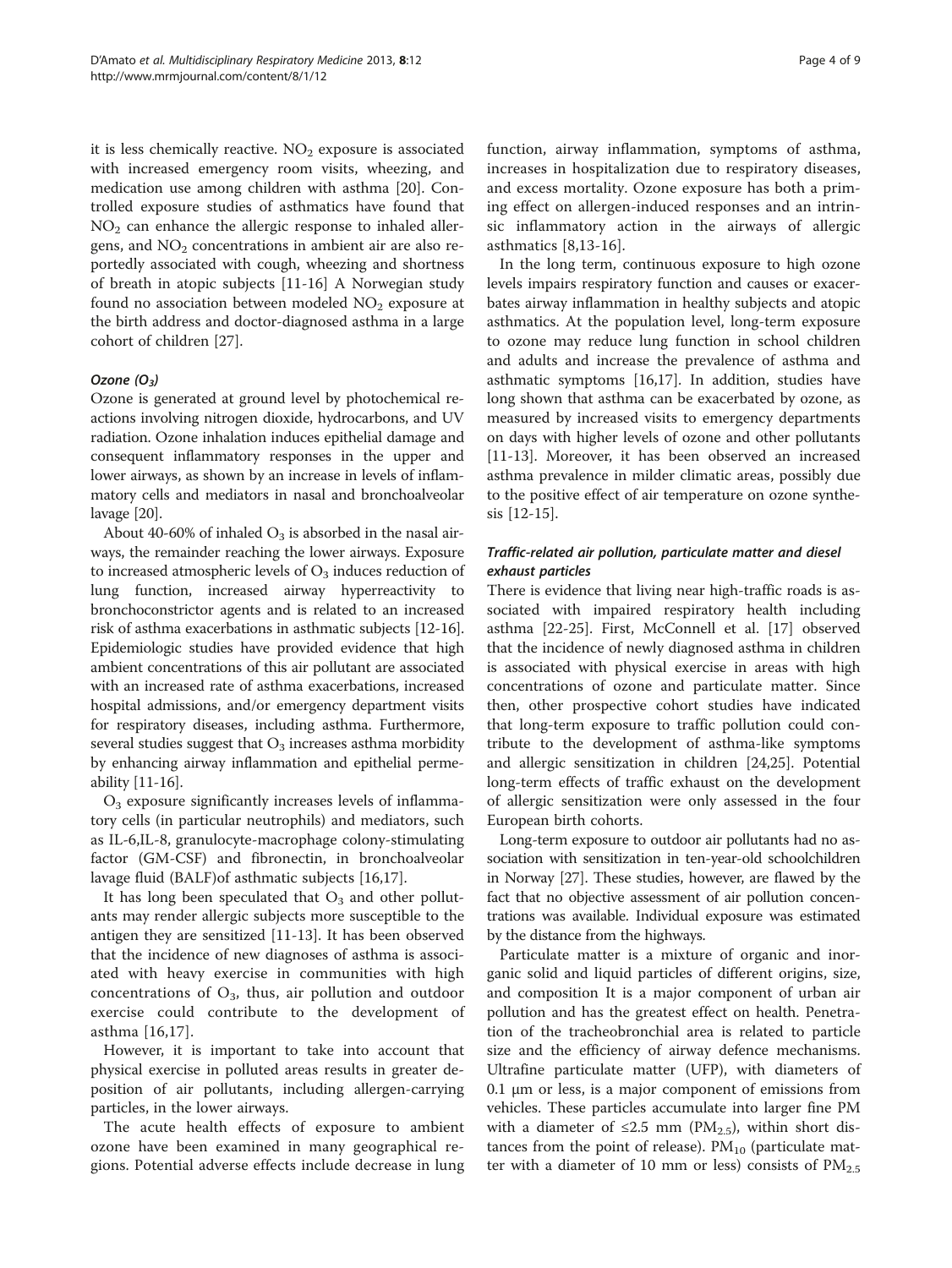and larger particles of mainly crustal or biological origin, including many aeroallergens. On the basis of epidemiological and laboratory studies,  $PM<sub>2.5</sub>$  appears to be more potent agent for the development of respiratory and cardiovascular disease compared with  $PM_{10}$ . [\[21-23](#page-7-0)]  $PM_{10}$ can penetrate the lower airways, and  $PM_{2.5}$  is thought to constitute a notable health risk since it can be inhaled more deeply into the lungs at the alveoli level). While human lung parenchyma retains  $PM_{2.5}$ , particles larger than 5 μm and smaller than 10 μmreach the proximal airways only, where they are eliminated by mucociliary clearance if the airway mucosa is intact [[11-13\]](#page-7-0).

A large portion of urban particulate matter originates from diesel engines, the source of diesel exhaust particles (DEPs) which includes other components such as polycyclic aromatic hydrocarbons [PAH]. DEPs account for up to 90% of airborne particulate matter in the world's largest cities and are composed of fine particles  $(2.5-0.1 \mu m)$  and ultrafine  $(0.1 \mu m)$  particles, which can also coalesce to form aggregates of varying sizes [[21\]](#page-7-0).

 $PM_{10}$  levels have been associated with early respiratory exacerbations in children with persistent asthma and with higher prevalence rates even after having considered the dispersion of the particles . Although there is compelling evidence that ambient air pollution exacerbates existing asthma, the link with the development of the asthma syndrome is still less well established, as few studies provide extensive exposure data. Researches have elucidated the mechanisms whereby fine particles induce adverse effects; they appear to affect the balance between antioxidant pathways and airway inflammation. Gene polymorphisms involved in antioxidant pathways can modify responses to air pollution exposure. Acute exposure to diesel exhaust causes specific effects, like irritation of nose and eyes, headache, lung function abnormalities, respiratory changes, fatigue, and nausea in acute exposure, while chronic exposure is associated with cough, sputum production, and diminished lung function [[21](#page-7-0)-[25](#page-7-0)].

Studies have demonstrated inflammation in the airways of healthy individuals after exposure to diesel exhaust and DEPs, and elevated expression and concentrations of inflammatory mediators have similarly been observed in the respiratory tract after diesel exhaust and DEP exposure [[21,25](#page-7-0)]. Even if an increased sensitivity of asthmatic individuals to the pro-inflammatory effects of DEPs has not been confirmed, some studies showed a bigger effect of exposure to high-traffic roads in asthmatics compared to non asthmatic subjects, also accompanied by increases in levels of biomarkers of neutrophilic inflammation.

## Effect of climate change on allergic respiratory diseases

A body of evidence suggests that major changes involving the atmosphere and the climate, including global

warming induced by human activity, have an impact on the biosphere and human environment [[6,7\]](#page-6-0).

Current knowledge on the worldwide effects of climate change on respiratory allergic diseases is provided by epidemiological and experimental studies on the relationship between asthma and environmental factors, like meteorological variables, airborne allergens and air pollution. However, we can try to summarize the correlation between climate changes, allergenic plants and pollen distribution [[12-15\]](#page-7-0) in the following points:

- (i) increase and faster plant growth;
- (ii) increase the amount of pollen produced by each plant;
- (iii)increase the amount of allergenic proteins contained in pollen,
- (iv)increase the start time of plant growth and therefore the start of pollen production and
- (v) earlier and longer growing pollen seasons.

Pollen allergy is frequently used to study the interrelationship between air pollution and allergic respiratory diseases (rhinitis and asthma). Epidemiologic studies have demonstrated that urbanization, high levels of vehicle emissions and westernized lifestyle are correlated to an increase in the frequency of pollen-induced respiratory allergy prevalent in people who live in urban areas compared to those who live in rural areas [\[12](#page-7-0)-[15\]](#page-7-0).

Meteorological factors (temperature, wind speed, humidity, thunderstorms etc.) along with their climatic regimes (warm or cold anomalies and dry or wet periods, etc.), can affect both biological and chemical components of this interaction. In addition, by inducing airway inflammation, air pollution overcomes mucosal barrier priming allergen-induced responses.

Climate changes might induce negative effects on respiratory allergic diseases favouring the increased length and severity of pollen season, the higher occurrence of heavy precipitation events and the increasing frequency of urban air pollution episodes.

Climatic factors (temperature, wind speed, humidity, thunderstorms, etc.) can affect both components (biological and chemical) of this interaction .

However, the relationship between air pollution, pollen exposure and respiratory allergy is based on an individual's response to air pollution, which depends on the source and components of the pollution, as well as on climatic agents.

# Thunderstorm-related allergic respiratory diseases and bronchial asthma in pollinosis subjects

There are observations that thunderstorms occurring during pollen season can induce severe asthma attacks in pollinosis patients [[45](#page-7-0)-[69\]](#page-8-0).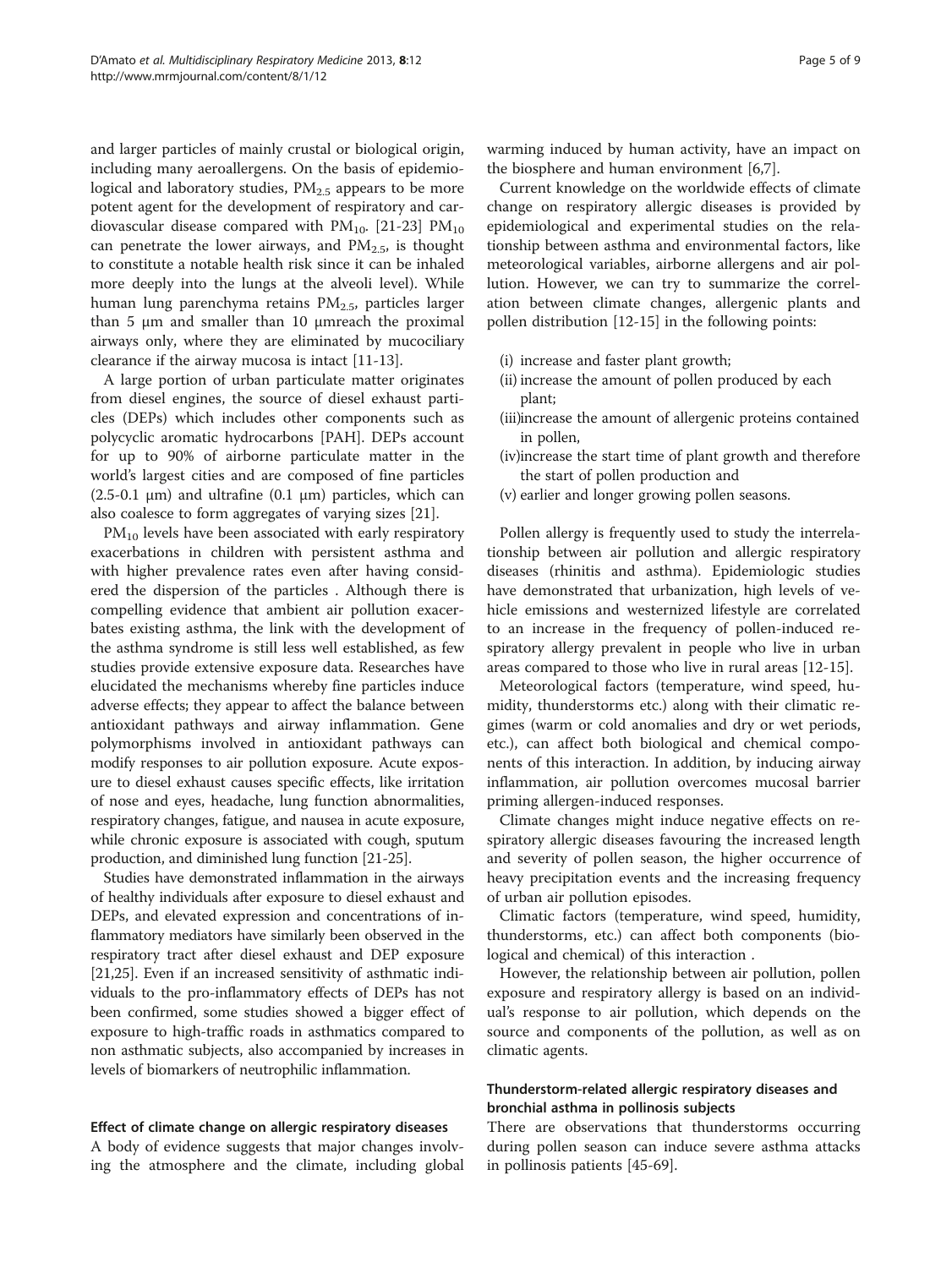#### Table 2 Weather changes with climate change

- More extreme weather patterns, such as increase in thunderstorm
- High number of thunderstorms in spring and summer at the same time as high pollen counts
- Pollen grain rupture with thunderstorm with higher level of respirable allergens; also increased in zone
- More asthma outbreaks
- -UK, Australia and Italy

According to current climate change scenarios, there will be an increase in intensity and frequency of heavy rainfall episodes, including thunderstorms, over the next few decades, which can be expected to be associated with an increase in the number and severity of asthma attacks both in adults and in children (Table 2).

From [[46,50,57,](#page-7-0)[62\]](#page-8-0) mod.

Associations between thunderstorms and asthma morbidity have been identified in multiple locations around the world [\[45](#page-7-0)-[69\]](#page-8-0). So called "thunderstorm asthma" is characterized by asthma outbreaks possibly caused by the dispersion of more respirable allergenic particles derived from pollen and spores by osmotic rupture.

The most prominent hypotheses for thunderstormrelated asthma are linked with bioaerosols, and involve the role of rainwater in promoting the release of respirable particulate matter [\[47,59](#page-7-0)[,63](#page-8-0)].

After hydratation and rupture by osmotic shock during the beginning of a thunderstorm, pollen grains may release in atmosphere part of their cytoplasmic content, including inhalable, allergen-carrying paucimicronic particles such as starch granules and other cytoplasmic components .

Thunderstorm-related asthma outbreaks have been described in various geographical zones. One of the first observations regarding thunderstorms and asthma outbreaks was provided by Packe and Ayres at the East Birmingham Hospital (Birmingham, UK) on July 6 and 7, 1983 [\[45](#page-7-0)]. These authors described a remarkable increase in the number of asthma emergency department admissions during the hours of a thunderstorm. In a 36-h period, 26 asthma cases were treated in the emergency department, compared with a daily average of two or three cases in the days preceding the outbreak.

Another asthma outbreak occurred in London, UK, coinciding with a heavy thunderstorm on June 24, 1994, when a large increase in the number of visits for asthma at the emergency departments of London and the southwest of England was observed. Several patients who were examined, who were not known to be asthmatics or were affected only by seasonal rhinitis, experienced an asthma attack [[50](#page-7-0)-[52\]](#page-7-0). During a 30-h

period from 6 p.m. on June 24, 1994, 640 patients with asthma or other airways disease (283 of whom were not known to be asthmatic and 403 were affected only by seasonal rhinitis) attended several emergency departments, nearly 10 times the expected number of 66 patients. In total, 104 patients were admitted (including five to an intensive care unit) (574 patients attributable to the thunderstorm). Not all affected patients attended a hospital and this epidemic was the largest outbreak ever recorded.

Other asthma outbreaks during thunderstorms have been described in Australia. In Melbourne, two large asthma outbreaks (rapid increase in hospital or general practitioner visits for asthma) coincided with thunderstorms [\[46](#page-7-0)]. In WaggaWagga, 215 asthmatic subjects attended the local emergency department, 41 of whom required admission to hospital [[57](#page-7-0)].

In south eastern Australia, Marks et al. [\[59](#page-7-0)] observed that the incidence of excess hospital attendances for asthma during late spring and summer was strongly linked to the occurrence of thunderstorm outflows and demonstrated that the arrival of a thunderstorm outflow was accompanied by a large increase in the concentration of ruptured pollen grains in ambient air.

Thunderstorm-related asthma was observed in Naples, Italy, on June 3 and 4, 2004 [[62,63\]](#page-8-0), when six adults and one child received treatment in emergency departments. One patient was admitted to an intensive care unit for a very severe bronchial obstruction and acute respiratory insufficiency following a sudden thunderstorm. All individuals were outdoors when the thunderstorm struck. In one severe case, a female sensitized only to Parietaria pollen allergen, soon began to show symptoms of intense dyspnoea, which gradually worsened. She was taken to hospital where she was intubated and given high intravenous doses of corticosteroids. She was discharged a few days later. This patient had previously suffered from seasonal asthma but had been asthma-free for the past few years and did not need continuous therapy. None of the other six subjects took anti-allergic and/or anti-asthma drugs regularly. All seven patients were sensitized with allergic respiratory symptoms upon exposure to Parietaria pollen, but were not sensitized to grasses. Parietaria is an Urticacea that is widespread in the Naples area of Italy with a spring and summer pollen season that is, in part, coexistent with that of grasses. During the thunderstorm, the concentration of airborne Parietaria pollen grains was particularly high, with a peak of 144 grains/m<sup>3</sup> being recorded on June 3, 2004 [[62,63\]](#page-8-0). Air pollution levels for both gaseous and particulate components based on the hourly concentrations of nitric dioxide, ozone and respirable particulate matter were not particularly high in Naples on June 3 and 4, 2004. Subjects with sensitization to Parietaria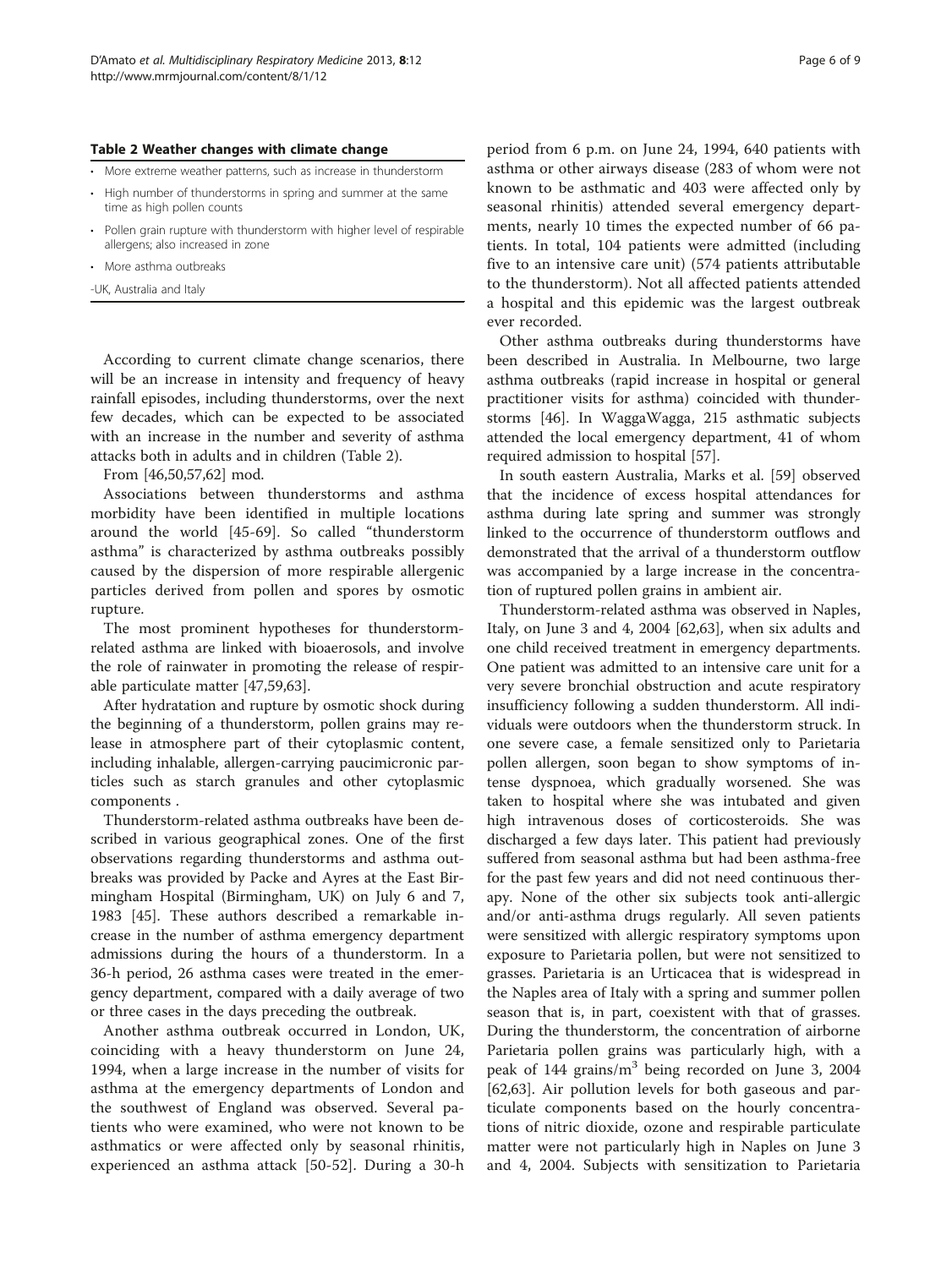#### <span id="page-6-0"></span>Table 3 The evidence about thunderstorm-related epidemics of rhinitis and asthma exacerbations

- 1) The occurrence of epidemics is closely linked to thunderstorm.
- 2) The thunderstorm-related epidemics are limited to late spring and summer when there are high levels of airborne pollen grains.
- 3) There is a close temporal association between the arrival of the thunderstorm, a major rise in the concentration of pollen grains and the onset of epidemics.
- 4) Subjects with pollen allergy, who stay indoors with window closed during thunderstorm, are not involved.
- 5) There are not high levels of gaseous and particulate components of air pollution during outbreaks.
- 6) There is a major risk for subjects who are not under anti-asthma correct treatment.

who were indoors in Naples with the windows closed during the night between June 3 and 4, 2004, did not experience asthma attacks. No moulds or viruses were involved in the Naples epidemics. Recently, Losappio et al. [[69](#page-8-0)] observed 20 patients with allergic sensitization to Olea pollen who presented to an emergency department in Barletta, Italy, for sudden and severe asthmatic symptoms in May 2010 following a thunderstorm. A similar phenomenon has been suggested for moulds [[65](#page-8-0)] after the observation of a possible key role of sensitization to Alternaria species in thunderstorm related asthma. To date, among pollens, only grass, Parietaria and olive pollen have been suggested as possible key factors in thunderstorm-related asthma [[63,66,69\]](#page-8-0). However, there is a risk of relapse of thunderstorm-related asthma [[44](#page-7-0)[,70](#page-8-0)].

Although thunderstorm-associated asthma outbreaks are not frequent, it is possible to observe in clinical practice single cases of patients with deterioration of the allergic respiratory symptoms during a thunderstorm (Table 3).

In summary the occurrence of these epidemics is closely linked to thunderstorm and they are limited to late spring and summer when there are high levels of airborne pollen grains. There is a close temporal association between the arrival of the thunderstorm, a major rise in the concentration of pollen grains and the onset of epidemics. As a consequence, subjects affected by pollen allergy should be alert to the danger of being outdoors during a thunderstorm in the pollen season.

## Conclusions

In conclusion, strategies to reduce climate changes and air pollution are political in nature, but citizen and in particular health professionals and societies must raise their voices in the decision process to give strong support for clean policies on both national and international levels [[71,72\]](#page-8-0).

## Endnotes

Manuscript from a lecture in XXI World Congress of Asthma (Organized by Interasma Global Asthma Association) held in Quebec City in August 18–21 2012.

#### Competing interests

The authors declare that they have no competing interests.

#### Author details

<sup>1</sup> Division of Respiratory and Allergic Diseases, HighSpecialityHospital A. Cardarelli, Department of Respiratory Diseases, Napoli, Italy. <sup>2</sup>Pediatric Hospital, Santa Rosa 381, Research Centre for Respiratory Medicine, Faculty of Medicine, Catholic University Córdoba, Córdoba, Argentina. <sup>3</sup>Allergy and ClinicalImmunologySection, Azienda Sanitaria di Prato, Prato, Italy. <sup>4</sup>INSERM UMR S 707, EPAR, Paris, France. <sup>5</sup>Centro de ImunoAlergologia de Algarve, Porto, Portugal. <sup>6</sup>Department of Allergy and Immunology, Hospital QuirònBizkaiaErandio, Erandio-Bilbao, Spain. <sup>7</sup>Division of Pneumology, University Hospital Dei Colli-Monaldi and Medical School Federico II, Napoli, Italy. <sup>8</sup>DIMI Allergy and Respiratory Diseases, University of Genova, Genova, Italy.

#### Received: 15 January 2013 Accepted: 15 January 2013 Published: 11 February 2013

#### References

- Burney PGJ: Evidence for an increase in atopic disease and possible causes. Clin Exp Allergy 1993, 23:484–492.
- 2. Woolcock AJ, Peat JK: Evidence for the increase in asthma worldwide. In "The rising trend in asthma". Ciba Foundation Symposium 206. Chichester,UK: John Wiley & Sons; 1997:122–139.
- 3. The International Study of Asthma and Allergy in Childhood (ISAAC), Steering Committee: Worldwide variation in prevalence of symptoms of asthma, allergic rhinoconjunctivitis and atopic eczema. Lancet 1998, 351:1225–1232.
- 4. Wilkinson P, Smith KR, Beevers S, Tonne C, Oreszczyn T: Energy, energy efficiency, and the built environment. Lancet 2007, 370:1175–1187.
- 5. D'Amato G, Liccardi G, D'Amato M, Holgate ST: Environmental risk factors and allergic bronchial asthma. Clin Exp Allergy 2005, 35:1113-1124.
- 6. Hegerl GC, Zwiers FW, Braconnot P, Gillett NP, Luo Y, Marengo JA, et al: Understanding and attributing climate change. In Climate change 2007: the physical science basis. Contribution of the Working Group I to the Fourth Assessment Report of the Intergovernmental Panel on Climate Change. Edited by Solomon S, Qin D, Manning M, Chen Z, Marquis M, Averyt KB, et al. Cambridge, UK and New York: Cambridge University Press; 2007:663–746.
- 7. Parry ML, Canziana OF, Palutikof JP, Adger N, Agarwal P, Agrawala S, et al: Technical summary. In Climate change 2007: impacts, adaptation, and vulnerabilities. Contribution of Working Group II to the Fourth Assessment Report of the Intergovernmental Panel on Climate Change. Edited by Parry ML, Canziana OF, Palutikof JP, van der Linden PJ, Hansen CE. Cambridge, U K: Cambridge University Press; 2007:23–78.
- 8. Shea KM, Truckner RT, Weber RW, Peden DB: Climate change and allergic disease. J Allergy Clin Immunol 2008, 122(3):443–453.
- 9. Stafoggia M, Forastiere F, Agostini D, Caranci N, de' Donato F, Demaria M, Michelozzi P, Miglio R, Rognoni M, Russo A, Perucci CA: Factors affecting in-hospital heat-related mortality: a multi-city case-crossover analysis. J Epi Comm Health 2008, 62:209–215.
- 10. Michelozzi P, Accetta G, De lario M, D'Ippoliti D, Marino C, Baccini M, Biggeri A, Anderson HR, Katsouyanni K, Ballester F, Bisanti L, Cadum E, Forsberg B, Forastiere F, Goodman PG, Hojs A, Kirchmayer U, Medina S, Paldy A, Schindler C, Sunyer J, Perucci CA, PHEWE Collaborative Group: High temperature and hospitalizations for cardiovascular and respiratory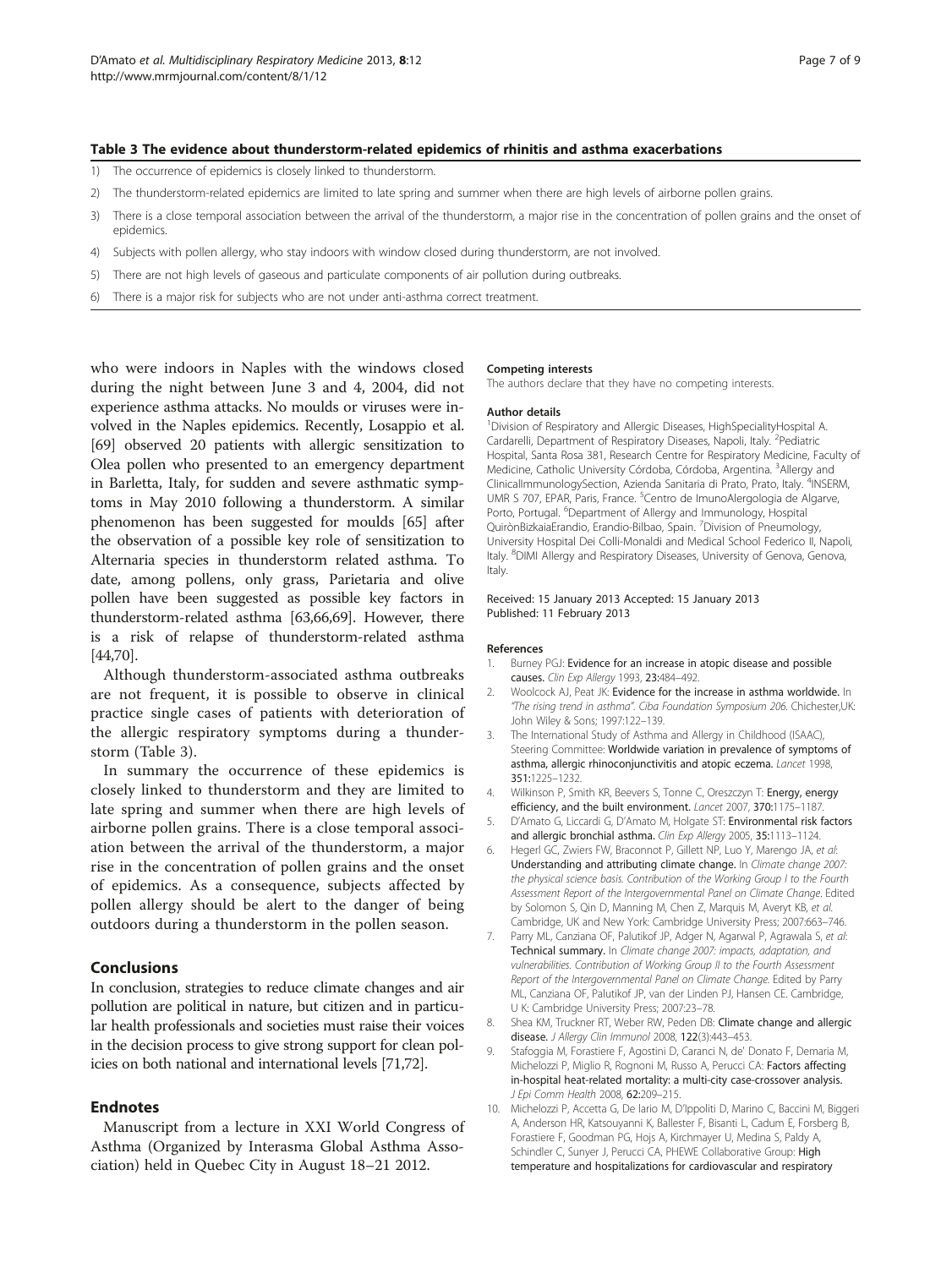<span id="page-7-0"></span>causes in 12 european cities. Am J Respir Crit Care Med 2009, 179(5):383–389.

- 11. Ayres JG, Forberg B, Annesi-Maesano I, Dey R, Ebi KL, Helms PJ, Medina-Ramon M, Menne B, Windt M, Forestiere F: Climate change and respiratory disease. European Respiratory Society position paper on behalf of the Environment & Human Health Committee. Eur Respir J 2009, 34:295–302.
- 12. D'AG E: Outdoor air pollution, climate and allergic respiratory diseases: evidence of a link. Clin Exp Allergy 2002, 32:1391-1393.
- 13. D'Amato G, Liccardi G: Allergenic pollen and urban air pollution in the mediterranean area. Allergy Clin Immunol Int 2003, 15:73–78.
- D'Amato G: Outdoor air pollution in urban areas and allergic respiratory diseases. Monaldi Arch Chest Dis 2000, 6:471–474.
- 15. D'Amato G, Cecchi L: Effects of climate change on environmental factors in respiratory allergic diseases. Clin Exp Allergy 2008, 38(8):1264-1274.
- 16. McDonnell WF, Abbey DE, Nishino N, Lebowitz MD: Long-term ambient ozone concentration and the incidence of asthma in nonsmoking adults: the AHSMOG Study. Environ Res 1999, 80:110–121.
- 17. McConnell R, Berhane K, Gilliland F, London SJ, Islam T, Gauderman WJ, Avol E, Margolis HG, Peters JM: Asthma in exercising children exposed to ozone: a cohort study. Lancet 2002, 359:386–391.
- 18. Schelegle ES, Morales CA, Walby WF, Marion S, Allen RP: Hour Inhalation of Ozone Concentrations from 60 to 87 Parts per Billion in Healthy Humans. Am J Respir Crit Care Med 2009, 180:265–272.
- 19. Gent JF, Triche EW, Holford TR, Belanger K, Bracken MB, Beckett WS, Leaderer BP: Association of low-level ozone and fine particles with respiratory symptoms in children with asthma. JAMA 2003, 290(14):1859–1867.
- 20. Gauderman WJ, Avol E, Lurmann F, Kuenzli N, Gilliland F, Peters J, McConnell R: Childhood asthma and exposure to traffic and nitrogen dioxide. Epidemiology 2005, 16:737–743.
- 21. Riedl M, Diaz Sanchez D: Biology of diesel exhaust effects on respiratory function. J Allergy Clin Immunol 2005, 115:221–228.
- 22. Sacks JD, Stanek LW, Luben TJ, Johns DO, Buckley BJ, Brown JS, Ross M: Particulate matter-induced health effects: who is susceptible? Environ Health Perspect 2011, 119:446–454.
- 23. Ristovski ZD, Miljevic B, Surawski NC, Morawska L, Fong KM, Goh F, Yang IA: Respiratory health effects of diesel particulate matter. Respirology 2012, 17(2):201–212.
- 24. Wjst M, Reitmar M, Dold S, Wulff A, Nicolai T, von Loeffelholz-Colberg E, von Mutius E: Road traffic and adverse effects on respiratory health in children. BMJ 1993, 307:596–600.
- 25. Bråbäck L, Forsberg B: Does traffic exhaust contribute to the development of asthma and allergic sensitization in children: findings from recent cohort studies. Environ Health 2009, 8:17.
- 26. Laumbach RJ, Kipen HM: Respiratory health effects of air pollution: update on biomass smoke and traffic pollution. J Allergy Clin Immunol 2012, :129.
- 27. Oftedal B, Brunekreef B, Nystad W, Nafstad P: Residential outdoor air pollution and allergen sensitization in schoolchildren in Oslo, Norway. Clin Exp Allergy 2007, 37:1632–1640.
- 28. Bernstein JA, Alexis N, Barnes C, Leonard Bernstein I, Bernstein JA, Nel A, Peden D, Diaz-Sanchez D, Tarlo SM, Brock Williams P: Health effects of air pollution. J Allergy Clin Immunol 2004, 114:1116-1123.
- 29. D'Amato G, Liccardi G, D'Amato M, Cazzola M: Outdoor air pollution, climatic changes and allergic bronchial asthma. In The impact of air pollution on respiratory health, European Respiratory Monograph, Volume 21. Edited by D'Amato G, Holgate S.; 2002:30–51.
- 30. Beggs PJ: Impacts of climate change on aeroallergens: past and future. Clin Exp Allergy 2004, 34:1507–1513.
- 31. D'Amato G: Urban air pollution and plant-derived respiratory allergy: a review. Clin Exp Allergy 2000, 30:628–636.
- 32. Ariano R, Canonica GW, Passalacqua G: Possible role of climate changes in variations in pollen seasons and allergic sensitizations during 27 years. Ann Allergy Asthma Immunol 2010 Mar, 104(3):215–222.
- 33. Cecchi L, Morabito M, Domeneghetti MP, Crisci A, Onorari M, Orlandini S: Long-distance transport of ragweed pollen as a potential cause of allergy in central Italy. Ann Allergy Asthma Immunol 2006, 96:86-91.
- 34. D'Amato G, Liccardi G: Pollen-related allergy in the European Mediterranean area. Clin Exp Allergy 1994, 24:210–219.
- 35. Melén E, Nyberg F, Lindgren CM, Berglind N, Zucchelli M, Nordling E, Hallberg J, Svartengren M, Morgenstern R, Kere J, Bellander T, Wickman M,

Pershagen G: Interactions between glutathione S-transferase P1, tumor necrosis factor, and traffic-related air pollution for development of childhood allergic disease. Environ Health Perspect 2008, 116:1077–1084.

- 36. Morgenstern V, Zutavern A, Cyrys J, Brockow I, Gehring U, Koletzko S, Bauer CP, Reinhardt D, Wichmann HE, Heinrich J: Respiratory health and individual estimated exposure to traffic-related air pollutants in a cohort of young children. Occup Environ Med 2007, 64:8-16.
- Brauer M, Hoek G, Smit HA, de Jongste JC, Gerritsen J, Postma DS, Kerkhof M, Brunekreef B: Air pollution and development of asthma, allergy and infections in a birth cohort. Eur Respir J 2007, 29:879–888.
- Traidl-Hoffmann C, Kasche A, Menzel A, Jakob T, Thiel M, Ring J, Behrendt H: Impact of pollen on human health: more than allergen carriers? Int Arch Allergy Immunol 2003, 131:1–13.
- 39. D'Amato G, Cecchi L, Bonini S, Nunes C, Annesi-Maesano I, Behrendt H, Liccardi G, Popov T, van Cauwenbergh P: Allergenic pollen and pollen allergy in Europe. Allergy 2007, 62:976–990.
- 40. D'Amato G, Spieksma FTM, Liccardi G, Jager S, Russo M, Kontou-fili K, Nikkels H, Wuthrich B, Bonini S: Pollen-related allergy in Europe. Position paper of the European Academy of Allergology and Clinical Immunology. Allergy 1998, 53:567–578.
- 41. Islam T, Gauderman WJ, Berhane K, McConnell R, Avol E, Peters JM, Gilliland FD: Relationship between air pollution, lung function and asthma in adolescents. Thorax 2007, 62:957–963.
- 42. D'Amato G, Liccardi G, D'Amato M, Cazzola M: Outdoor air pollution, climatic changes and allergic bronchial asthma. Eur Resp J 2002, 21:12–26.
- 43. D'Amato G, Ruffilli A, Ortolani C: Allergenic significance of Parietaria (pellitory-of-the-wall) pollen. In Allergenic Pollen and Pollinosis in Europe. Edited by D'Amato G, Spieksma F, Bonini S. Oxford: Blackwell Scientific Publications; 1991:113–118.
- 44. D'Amato G, Cecchi L, Annesi-Maesano I: A trans-disciplinary overview of case reports of thunderstorm-related asthma outbreaks and relapse. Eur Respir Rev 2012, 21(124):82–7.
- 45. Packe GE, Ayres JG: Asthma outbreak during a thunderstorm. Lancet 1985, ii:199-204
- 46. Bellomo R, Gigliotti P, Treloar A, Holmes P, Suphioglu C, Singh MB: Two consecutive thunderstorm associated epidemics of asthma in Melbourne. Med J Aust 1992, 156:834–837.
- 47. Knox RB: Grass pollen, thunderstorms and asthma. Clin Exp Allergy 1993, 23:354–356.
- 48. Murray V, Venables K, Laing-Morton T, Partridge M, Williams D: Epidemic of asthma possibly related to thunderstorms. BMJ 1994, 309:131–132.
- 49. Wallis DN, Davidson AC, Weilch J, et al: Clinical and immunological characteristics of patients with thunderstorm asthma. Eur Respir J 1995, 8:500s. abstr.
- 50. Thames Regions Accident and Emergency Trainer Association, Davidson AC, Emberlin J, Cook AD, Venables KM: A major outbreak of asthma associated with a thunderstorm. BMJ 1996, 312:601–604.
- 51. Celenza A, Fothergill J, Kupek E, Shaw RJ: Thunderstorms associated asthma: A detailed analysis of environmental factors. BMJ 1996, 312:604–607.
- Venables KM, Allitt U, Collier CG, Emberlin J, Greig JB, Hardaker PJ, Highham JH, Laing-Morton T, Maynard RL, Murray V, Strachan D, Tee RD: Thunderstorm-related asthma - epidemic 24/25 June 1994. Clin Exp Allergy 1997, 27:725–736.
- 53. Antò JM, Sunyer J: Thunderstorms: a risk factor for asthma attacks. Thorax 1997, 52:669–670.
- 54. Burney PGJ, Malmberg E, Chinn S, Jarvis D, Luczynska C, Lai E: The distribution of total and specific serum IgE in the European Community Respiratory Health Survey. J Allergy Clin Immunol 1997, 99:314-322.
- Suphioglu C: Thunderstorm asthma due to grass pollen. Int Arch Allergy Immunol 1998, 116:253–260.
- 56. D'Amato G, Liccardi G, D'Amato M: Environmental risk factors (outdoor air pollution and climatic changes)and increased trend of respiratory allergy. J Invest Allergol Immunol 2000, 10:123-128.
- 57. Girgis ST, Marks GB, Downs SH, Kolbe A, Car GN, Paton R: Thunderstormassociated asthma in an inland town in southeaster Australia. Who is at risk? Eur Respir J 2000, 16:3–8.
- 58. D'Amato G: Airborne paucimicronic allergen-carrying particles and seasonal respiratory allergy (Editorial). Allergy 2001, 56:1109-1111.
- 59. Marks GB, Colquhoun JR, Girgis ST, Koski MH, Treloar AB, Hansen P, Downs SH, Car NG: Thunderstorm outflows preceding epidemics of asthma during